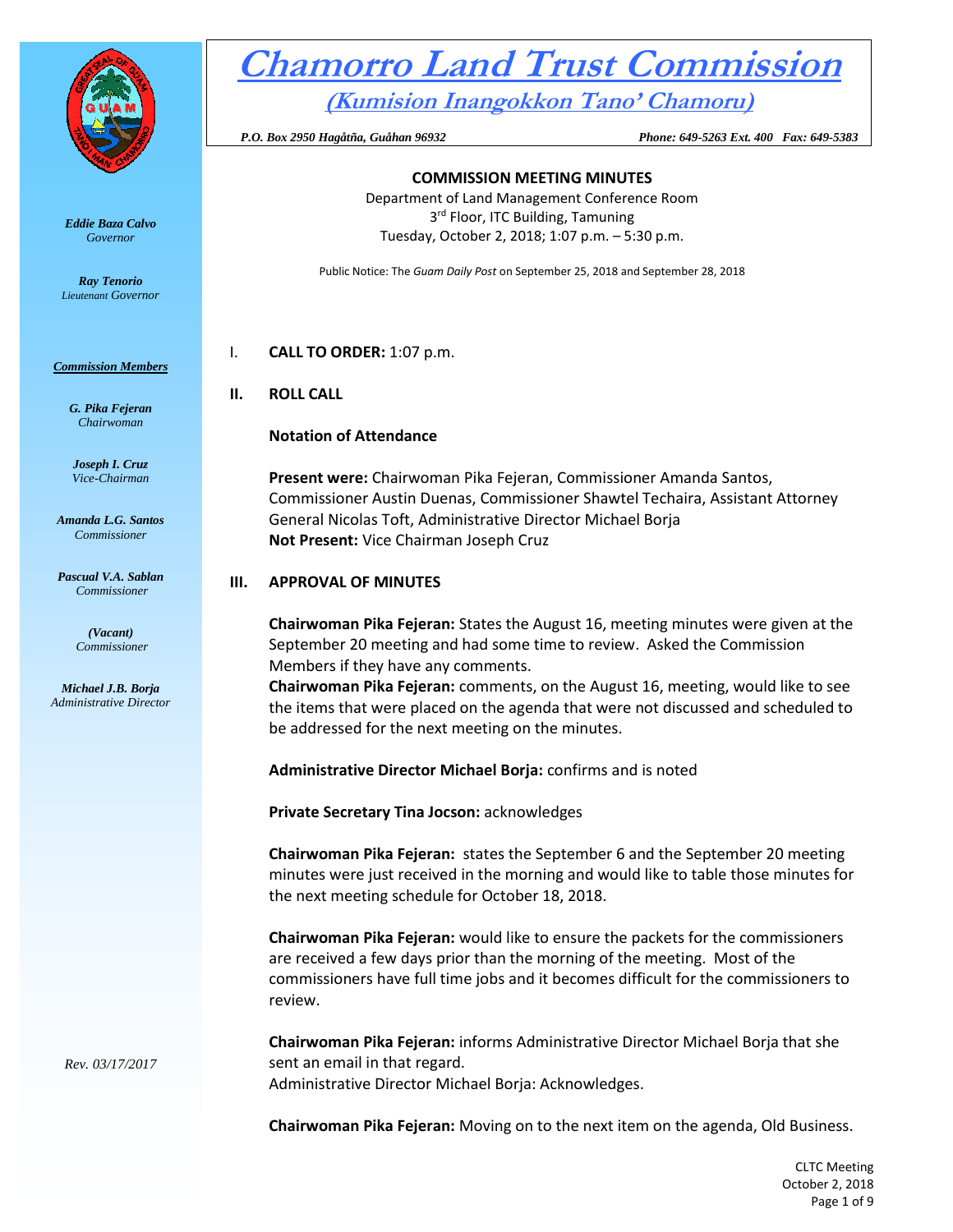# **IV. OLD BUSINESS**

**Chairwoman Pika Fejeran:** The Old Business includes the review of the Resolutions based on the motions that were passed on the last meeting (September 20, 2018).

Suggested to take a few minutes for the commission to read the resolution. The first resolution is Resolution No. 2018-08, Declaration and Ratification of Residential and Agricultural Leases.

**Chairwoman Pika Fejeran:** asks Administrative Director Michael Borja if the resolution is a revision of the previous resolution that was provided at the last meeting (September 20, 2018).

**Administrative Director Michael Borja:** in response to Chairwoman Fejeran's question. Yes, it is.

**Chairwoman Pika Fejeran**: no part on the agenda for public comments and asks the commission members if they want to discuss public comments before going right into the discussion of the resolutions; asks for a public comment sign in sheet.

## **Chairwoman Pika Fejeran:** Calls Trini Torres

**Trini Torres:** speaking in the Chamorro language is requesting to be given a copy of the meeting packet so she herself as well as others can know and understand what the commission is discussing and provide any comments if need be. Continues to justify why she is asking for the full packet of the meeting materials.

**Chairwoman Pika Fejeran:** refers to Administrative Michael Borja and Assistant Attorney General Nicolas Toft in regards to what was done in the past, prior to her sitting in the commission.

**Administrative Michael Borja:** in response to Chairwoman Fejeran's question. Minutes does not get posted on the website until the commission approves them. Staff reports are for presentation from the staff to the commission, it is the privilege of the commission to review them (referring to the packets) first.

**Chairwoman Pika Fejeran:** in response to Trini Torres' request, asks Administrative Director Michael Borja if there are some documents that can be release to the public along with the agenda such as bills from the legislature; other documents are understood should be reviewed by the commission first prior to releasing.

**Chairwoman Pika Fejeran:** calls Josh LG.

**Joshua Leon Guerrero:** states his name and is present because he wants to follow up on his application status. He applied in 2015 but did a switch with his uncle who applied in 1995. He went through the whole process to switch with his uncle.

> CLTC Meeting October 2, 2018 Page **2** of **9**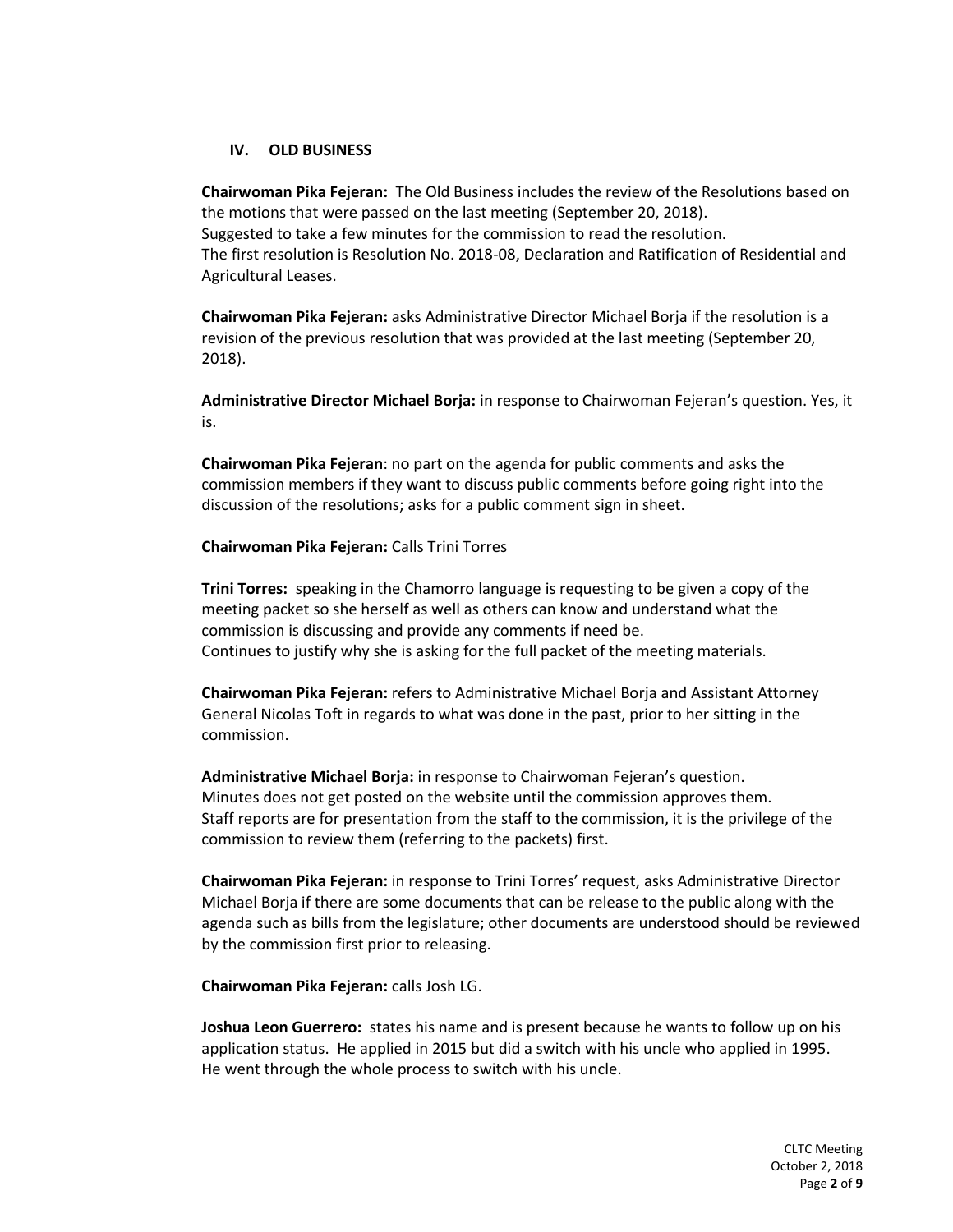**Chairwoman Pika Fejeran:** in response to Joshua Leon Guerrero's status. The commission has not addressed the switched list yet, but will be soon and advised that no new leases have been issued at this time.

**Chairwoman Pika Fejeran:** calls Lasia Casil

**Lasia Casil**: States her name and informs the commission her is also a CLTC applicant who applied in 1995, she has a Power of Attorney for her father and would like to follow up on her father's application status as well.

In addition to her comments, will all the technology we are offered today; she suggest for the CLTC meetings to be streamed live on Facebook.

**Chairwoman Pika Fejeran**: agrees Lasia Casil in regards to getting all the information out to the general public and asks Administrative Director Borja if any of the commissions or departments use Facebook.

**Administrative Director Borja**: in response to Chairwoman Fejeran, no, we (referring to CLTC, GALC and DLM) don't use Facebook.

**Chairwoman Pika Fejeran**: states she would like to have the audio version of the meeting posted on the website and at the same time post the meeting packet at the least so the beneficiaries can view what the commission viewed and discussed as well.

**Chairwoman Pika Fejeran**: asks Administrative Director Michael Borja to consult with the Office of Technology regarding live streaming or broadcasting.

**Chairwoman Pika Fejeran:** calls Anjolisha Aguon

**Anjolisha Aguon:** states her name and is following up on the status of the road access to her Father in law's property.

**Administrative Director Michael Borja:** responding to Anjolisha Aguon, The Office of the Attorney General of Guam filed with the Superior Court of Guam a summons and a complaint on Mr. John LG Benevente on September 28. They served or attempted to serve the documents to Mr. Benevente but he refused to sign the received documents but the server noted it was delivered to him. There is a summons and a complaint which request for his appearance to the Superior Court of Guam to discuss the issue. Mr. Benevente has 20 days from the notice of complaint issued to him to appear before the court. It is the legal remedy necessary to cease the blocking of the easement and is being done in conjunction with DPW and Department of Agriculture.

**Anjolisha Aguon:** asking what day was the notice issued

**Administrative Director Borja:** it was issued on September 28.

**Anjolisha Aguon:** states she just wants to know how much longer. Basically just wants to get an idea of how much longer. It's really hard for her and her family to not be able to gain access, even after the typhoon and asked about his lease so her father in law can connect power and water.

> CLTC Meeting October 2, 2018 Page **3** of **9**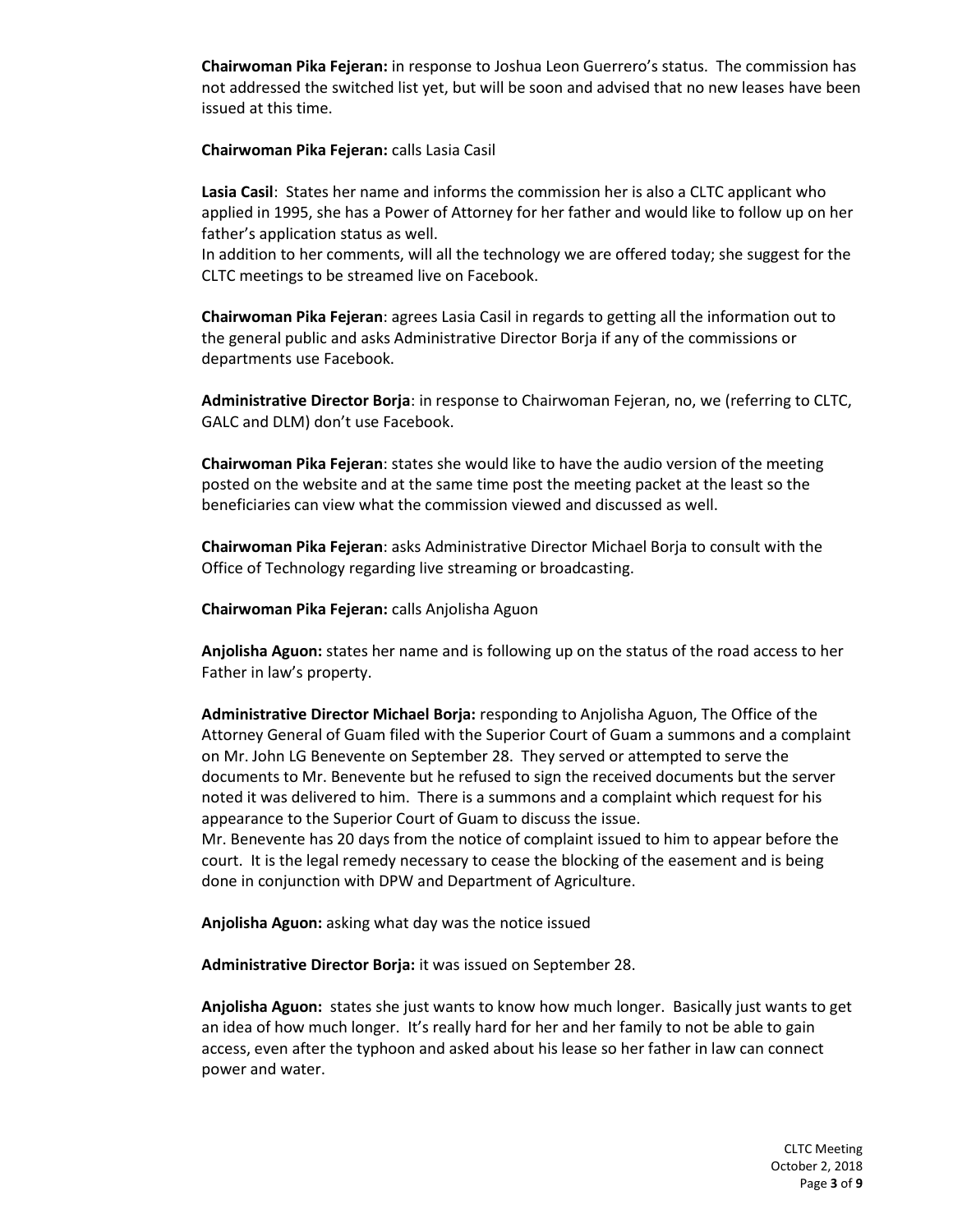**Administrative Director Michael Borja:** in response to Anjolisha Aguon, the easement exists but the individual is hindering access to everybody.

**Anjolisha Aguon:** reconfirms the waiting period of 20 days to hear back from the Office of the Attorney General and CLTC.

**Chairwoman Pika Fejeran:** asks if it is calendar days

**Assistant Attorney General Nicolas Toft:** in response to Chairwoman Fejeran's question, it should be calendar days.

**Chairwoman Pika Fejeran**: states he (referring to John LG Benevente) has until October 18th to respond.

Chairwoman Pika Fejeran and Anjolisha Aguon ask what happens in the event he does not appear in court

**Assistant Attorney General Nicolas Toft:** if he did not appear most likely a default judgement would be applied for an intern then the subject of the complaint which is a permanent injunction against him interfering would be issued. That would be used by any government, such as Department of Public Works, Guam Power Authority and if necessary GPD ( Guam Police Department) as well.

**Anjolisha Aguon:** states okay and asks, when the road does open, they (referring to GPA) would bring in another power pole.

**Chairwoman Pika Fejeran:** replies to Anjolisha Agon and informs her she would have to obtain a Utility Authorization and inquire with GPA.

**Chairwoman Pika Fejeran:** reconfirms her father in law, Gregory Aguon is the lease holder and he has a lease

**Anjolisha Aguon:** replying to Chairwoman Fejeran's statement, no he does not have a lease. He had a lease, it was just at the final stages of the signature process then it was voided when the Barrigada Heights topic came out.

**Chairwoman Pika Fejeran:** corrects Anjolisha Aguon and restates that NO leases have been voided.

Anjolisha Aguon informs Chairwoman Pika Fejeran that her father in law's lease now has an X.

**Administrative Director Borja:** chiming in and states, he (Gregory Aguon) never had a lease issued to him. We (referring to CLTC) was in the process of doing it until all of this (referring to the Barrigada Heights Controversy) came out.

**Chairwoman Pika Fejeran:** asks Administrative Director Michael Borja, if there is a list of those leases that are in the same process as Gregory Aguon.

**Administrative Director Michael Borja:** in response to Chairwoman Fejeran's question, many of those leases are a part of the existing list. They were entered once his (referring to Administrative Director Borja) signature was on the lease. Once this (referring to the CLTC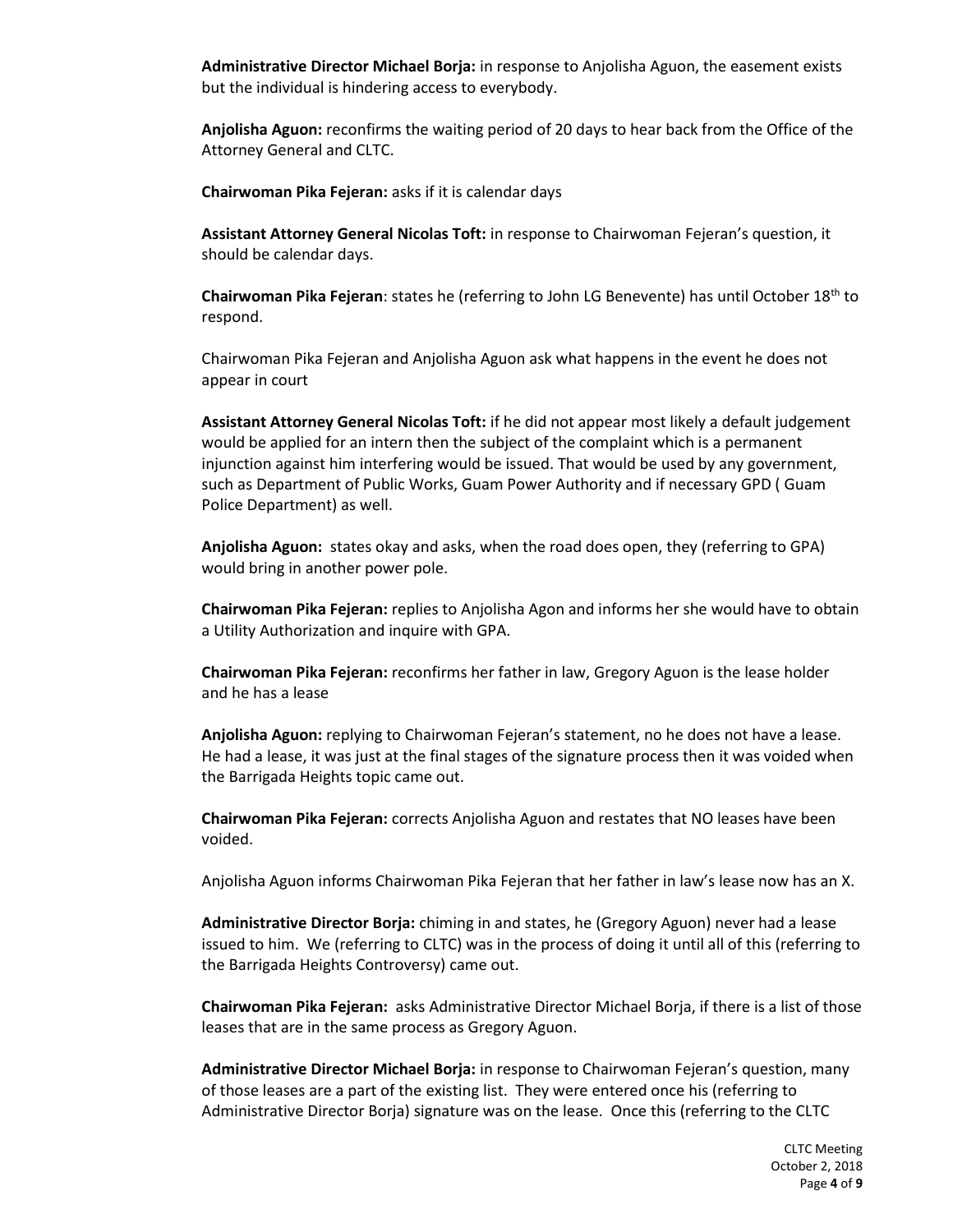Board of Commissioners) board stopped everything, we (CLTC Staff and Management) halted contacting the lessee to finish signing off.

**Chairwoman Pika Fejeran:** in assumption once the resolution to ratify the leases are passed, you (referring to Administrative Director Borja and his staff) will continue right where leases were left off.

**Administrative Director Michael Borja**: in response to Chairwoman Fejeran's statement, based on your (CLTC Commission) direction.

**Chairwoman Pika Fejeran:** requesting for a list of all leases that were just about to be completed through the signature process but was stopped because of the current situation CLTC is in.

**Administrative Director Michael Borja:** in response to Chairwoman's request, a separate list will be prepared.

**Chairwoman Pika Fejeran:** Calling on anyone else for public comments.

**No one response.**

**Chairwoman Pika Fejeran**: moving back to Old Business, the resolutions, Resolution No. 2018- 08; requesting for time to read through the resolutions.

After taking some time out to read through Resolution No. 2018-18; Declaration and Ratification of Residential and Agriculture Leases

**Chairwoman Pika Fejeran**: asks Administrative Director Michael Borja about Resolution No. 2018-18

**Administrative Director Michael Borja**: Resolution No. 2018-18 is to memorialize the ratification of Residential and Agriculture Leases that you (referring to Chairwoman Pika Fejeran) did at the last meeting, which talks about the 2,877 leases and if approved it will be transmitted with Resolution 2018-10; Declaration and Request for Legislative Validation of Ratified Residential and Agricultural Leases; and for Legislative Authorization and Ratification of Leases Issued from Switch Application Date & Time.

**Chairwoman Pika Fejeran**: states 2018-08 does include the discussion of the null and void, 102, asks if it's the right place to list it or should it be on a separate resolution.

**Administrative Director Michael Borja:** states he included it into Resolution 2018-18 because it was a part of the discussion. It is basically a summary of what all the numbers consist of. Resolution 2018-10 that will be discussed later, specifically goes into the 102 and the justification of all those leases (referring to the 102 Null and Void Leases).

#### **[Discussion ensues]**

Chairwoman Pika Fejeran, CLTC Board of Commissioners, Administrative Director Michael Borja and Assistant Attorney General Nicolas Toft continue to actively go over the resolutions and exhibits stated on the resolutions with suggestions and edits.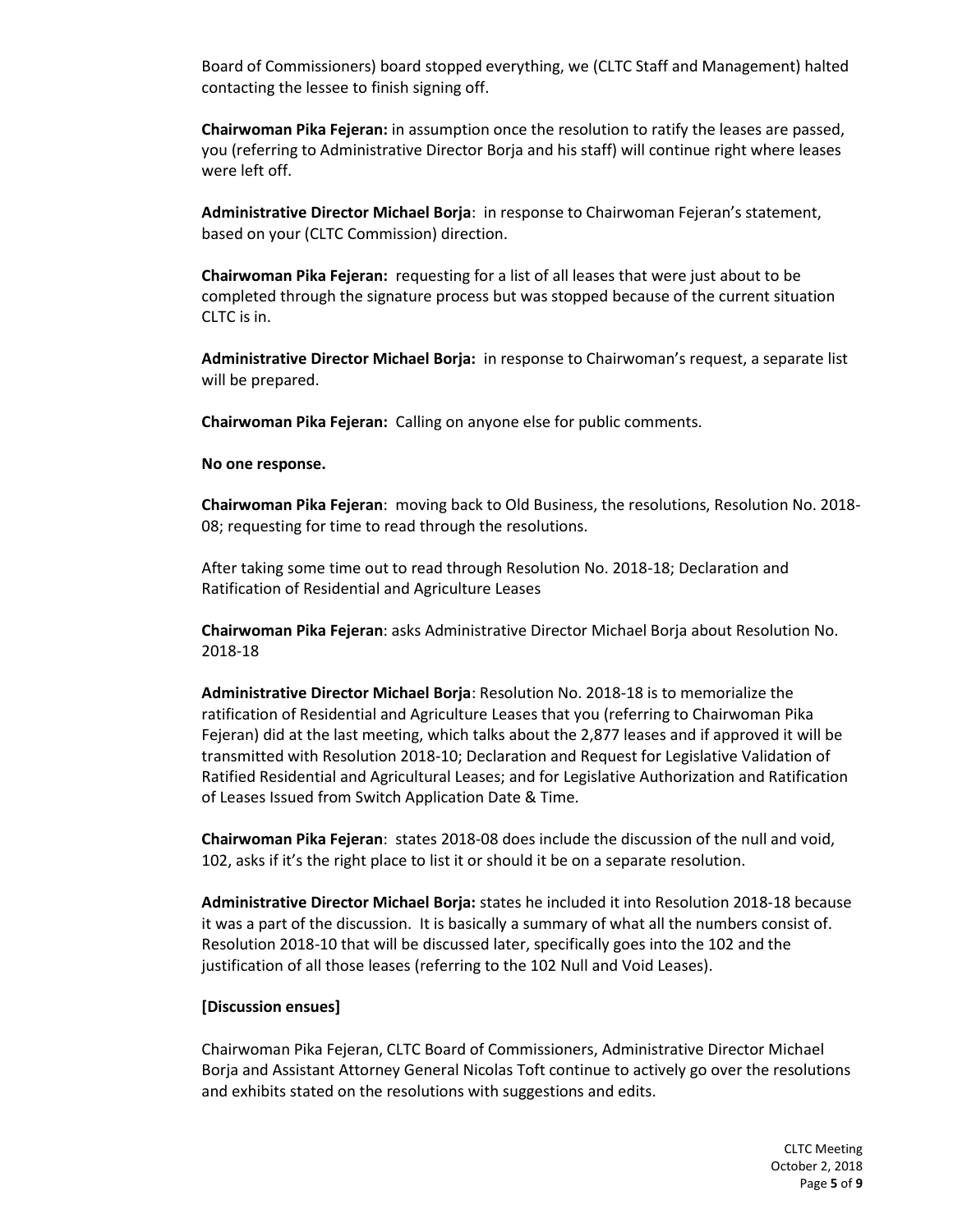In conclusion to the resolution discussion:

- **1. Chamorro Land Trust Commission Resolution No. 2018-18; Declaration and Ratification of Residential and Agricultural Leases**
	- a. Memorializes the broad approval by motion from the September 20, 2018 meeting to ratify 2,877 residential and agriculture leases categorized as:
		- i. 1995 Original Applicants with Leases
		- ii. Transferred Leases Permitted by Public Law 23-38
		- iii. 1996 and After Applicants with Leases
	- b. Motion to approved: PASSED Unanimously
	- c. Resolution to be transmitted to the Guam Legislature to include the listing of 2,877 leases and packet of lease review
- **2. Chamorro Land Trust Commission Resolution No. 2018-10; Declaration and Request for Legislative Validation of Ratified Residential and Agriculture Leases; and, for Legislative Authorization and Ratification of Leases Issued from Switch Application Date & Time**
	- a. Requests Guam Legislature to validate those 2,877 residential and agricultural leases ratified by the CLTC Board of Commissioners, as memorialized in the CLTC Resolution No. 2018-08
	- b. Requests Guam Legislature to authorize and ratify the 102 residential and agricultural leases issued from switched application date and time which the CLTC Board of Commissioners are not authorized to ratify
	- c. Motion to approve: PASSED Unanimously
	- d. Resolution to be transmitted to the Guam Legislature to include listing of 102 leases and their associated staff reports

## **NEW BUSINESS**

Chairwoman Pika Fejeran: Moves on to New Business

# **Review of 21GCA, Ch75 & PL 23-38**

Declaration and Request for Legislative Revisions to Title 21, Guam Code Annotated, Chapter 75; and The Senator Paul Bordallo Rules and Regulations for the Chamorro Land Trust Commission, enacted as Public Law 23-38

**Chairwoman Pika Fejeran**: states during the last four months, they (referring to the Commision) feels the Chamorro Land Trust Act and the Rules and Regs needed to be clear. It needs to be practical so in the future, the current situation is prevented.

**Chairwoman Pika Fejeran**: asks Administrative Director Michael Borja if Resolution 2018-09 will be reviewed as drafted.

**Administrative Director Michael Borja**: in response to Chairwoman Fejeran, yes, you can. The resolution was started off with Chapter 75 in Title 21 GCA; however, the bulk of the draft is from the Rules and Regs.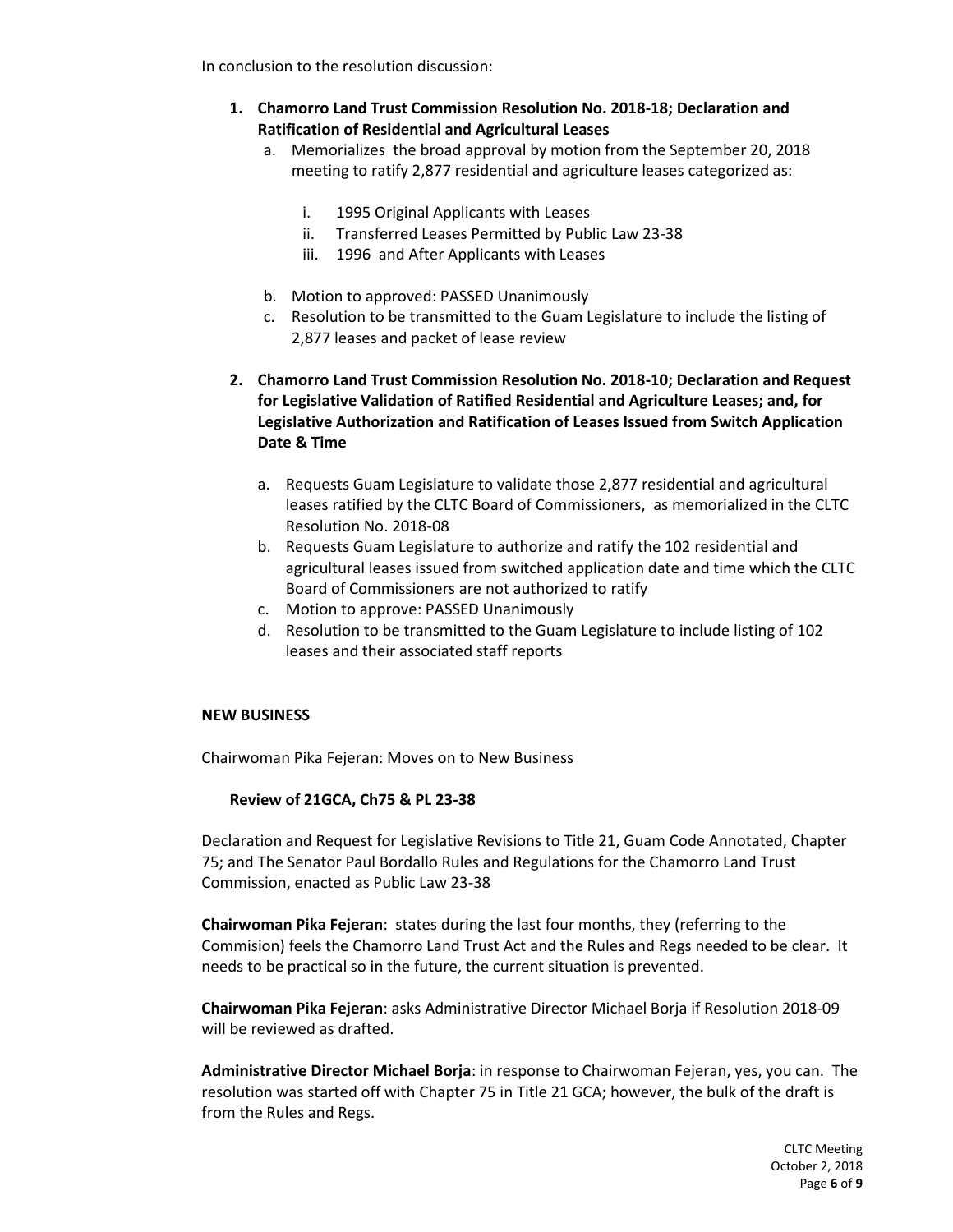Administrative Director Michael Borja also explains in detail what is stated on Resolution 2018- 09 to include specific items that CLTC encounters overall, such as, the first come first serve as one of the major items.

**Chairwoman Pika Fejeran:** asks Administrative Director Michael Borja in regards to the revision, 21GCA, Ch75, The Chamorro Land Trust Commission §75109(a) The lessee shall designate the person or persons who he directs his interest in the tract or tracts to vest upon his death. It doesn't say anything about the person to be qualified.

**Administrative Director Michael Borja:** in response to Chairwoman Fejeran's statement, It was typed out verbatim, but in the whole start of Ch75, it talks about the qualifications that continues on from successor to lessees, as it also states on the original law, has to be vested upon someone who is qualified to be a lessee into the Chamorro Home Lands.

# **[Discussion ensues]**

# **In review of 21 GCA, Chapter 75; and, The Senator Paul Bordallo Rules and Regulations for the Chamorro Land Trust Commission, enacted as Public Law 23-38**

- a. Board of Commissioners, with the advice from the Administrative Director, Legal Counsel, and staff, reviewed the two laws to recommend changes to the Guam Legislature that would modify them to be more practical and to prevent the issues currently entangling the issuance of leases. Items discussed included:
	- i. Beneficiary designation
	- ii. Clarification on applicant's declination of offered property
	- iii. Transferring or switching application rights
	- iv. Intent to award notices and publication
	- v. Board approval of listing of eligible applicants ready to be assigned a lease
- b. Due to time, review will continue at the next meeting. No board action was taken.

The following Bills were reviewed and are pending legislation affecting Chamorro Land Trust Commission:

- **a.** Bill No. 336-34: UOG Hatchery Land Expansion
	- i. CLTC PASSED motion requesting modification of the bill to include:
		- 1. UOG must survey of the desired land to be taken, if approved
		- 2. Appraisals of the taken land to determine the fair market value shall be Based on the value of Lot 2517-17 since the facility is already encroaching
		- 3. UOG provide in-kind services to the CLTC based on the value of the property taken
- b. Bill No. 341-44, Exchange Gef Pago with Ija Inarajan: Staff to provide further details of all affected properties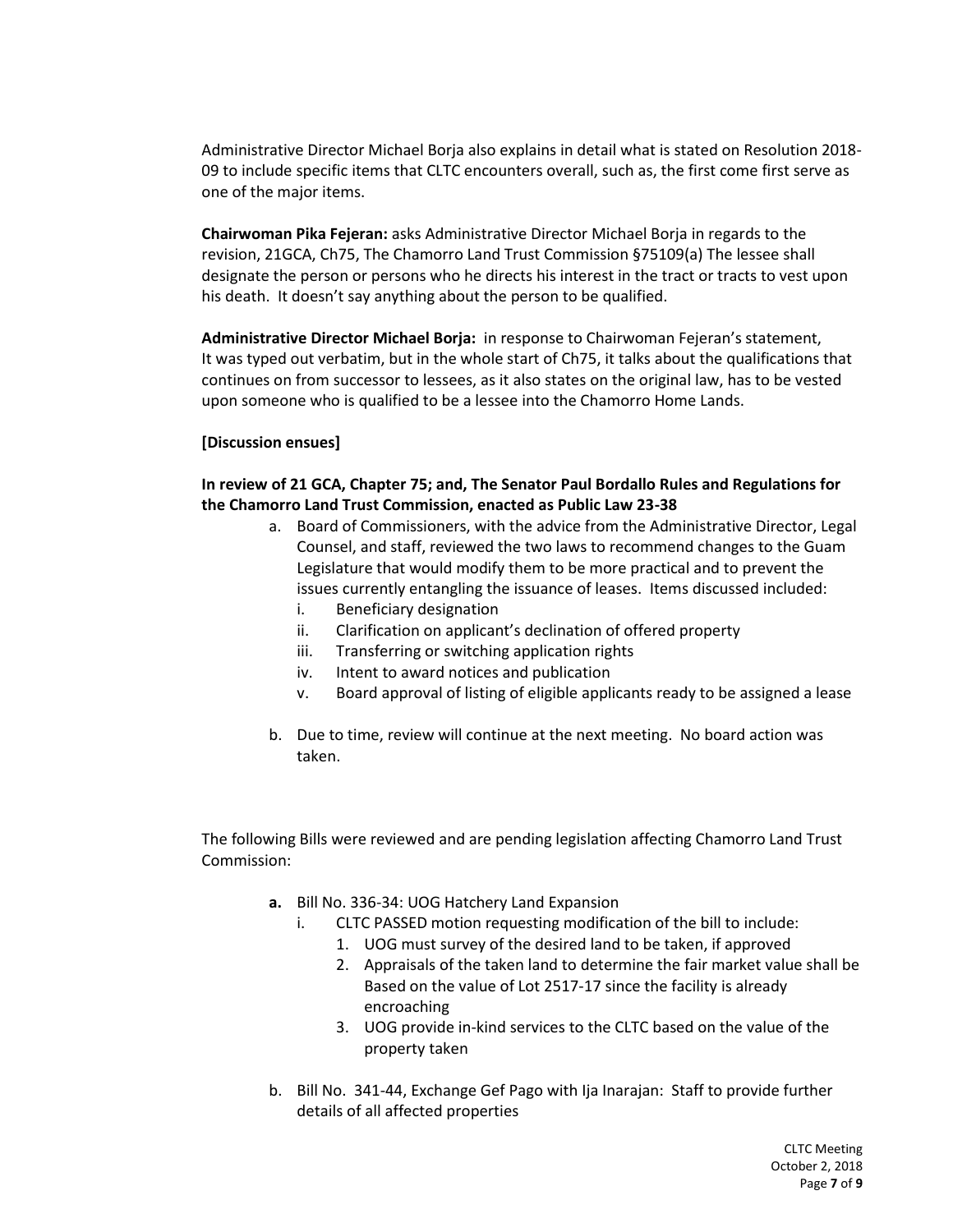- c. Bill No. 342-34, Raceway Park
	- i. CLTC Passed motion requesting modification of the bill to include:
		- 1. Conditions of the lease must comply with 21 GCA, Chapter 75, Section 75122, Commercial Leases and Licenses
		- 2. Lot area not be counted towards the CLTC commercial inventory because it is designated by the Legislature and not by CLTC
- d. Bill No. 349-34, GTA Piti Leased Lot Correction: Board informed of necessary correction to properly identify the leased lot that was erroneously described in the approved and authorized GTA Asset Purchase Agreement in 2004.
	- i. Tabled for next meeting scheduled for October 18, 2018
- e. Bill No. 350-34, Ko'Ku Recycling Payment: Board informed that this bill is similar to an earlier Bill No. 98-34
	- i. Tabled for next meeting scheduled for October 18, 2018

Next Meeting scheduled for Thursday, October 18, 2018, 1PM, DLM Conference Room

**Meeting Adjourned** at 5:30PM